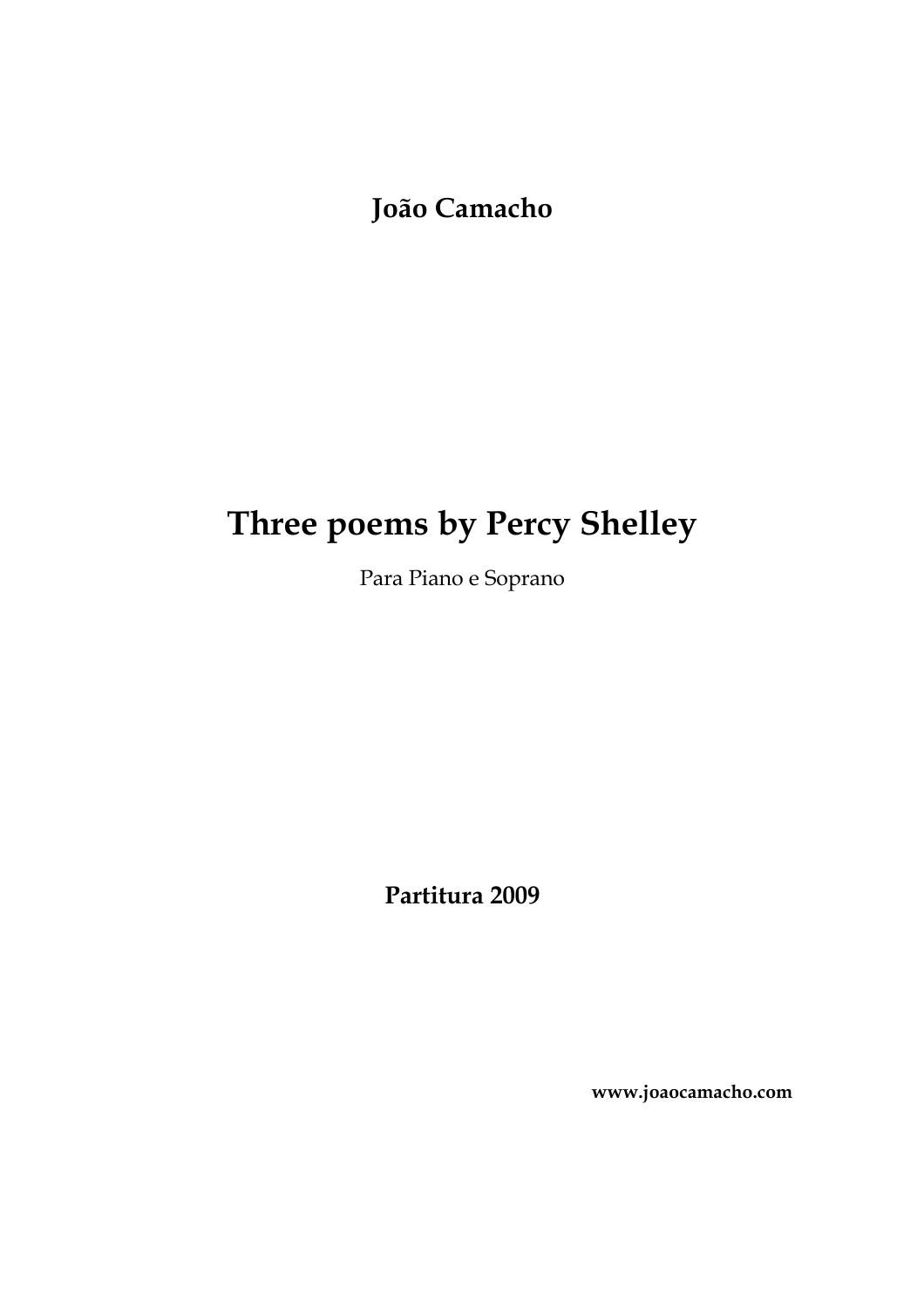## I. A widow bird...

Poema: Percy Shelley

 ${\bf \hat{z}}$ 



? ∑ ∑ ∑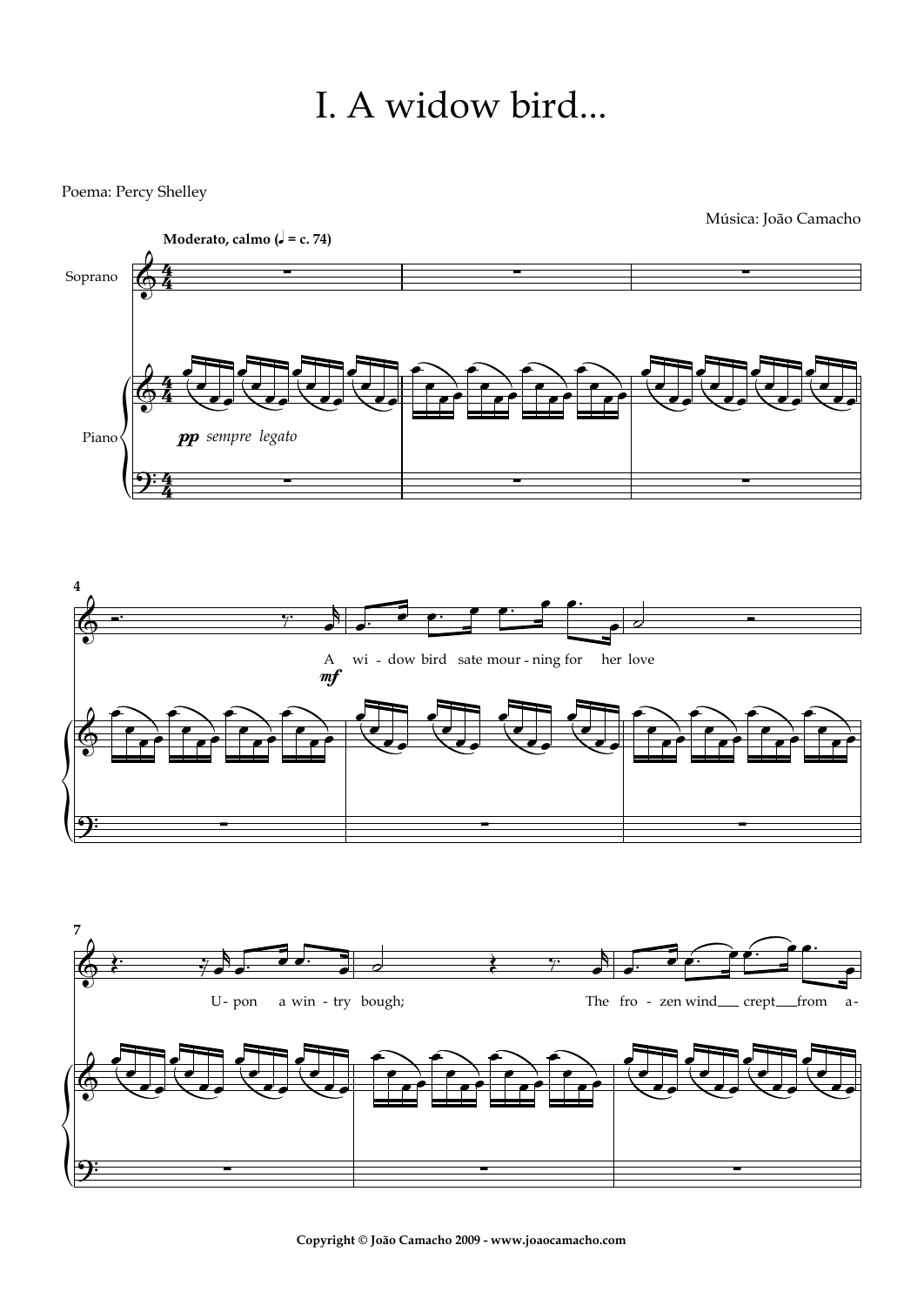





**Copyright © João Camacho 2009 - www.joaocamacho.com**

**2**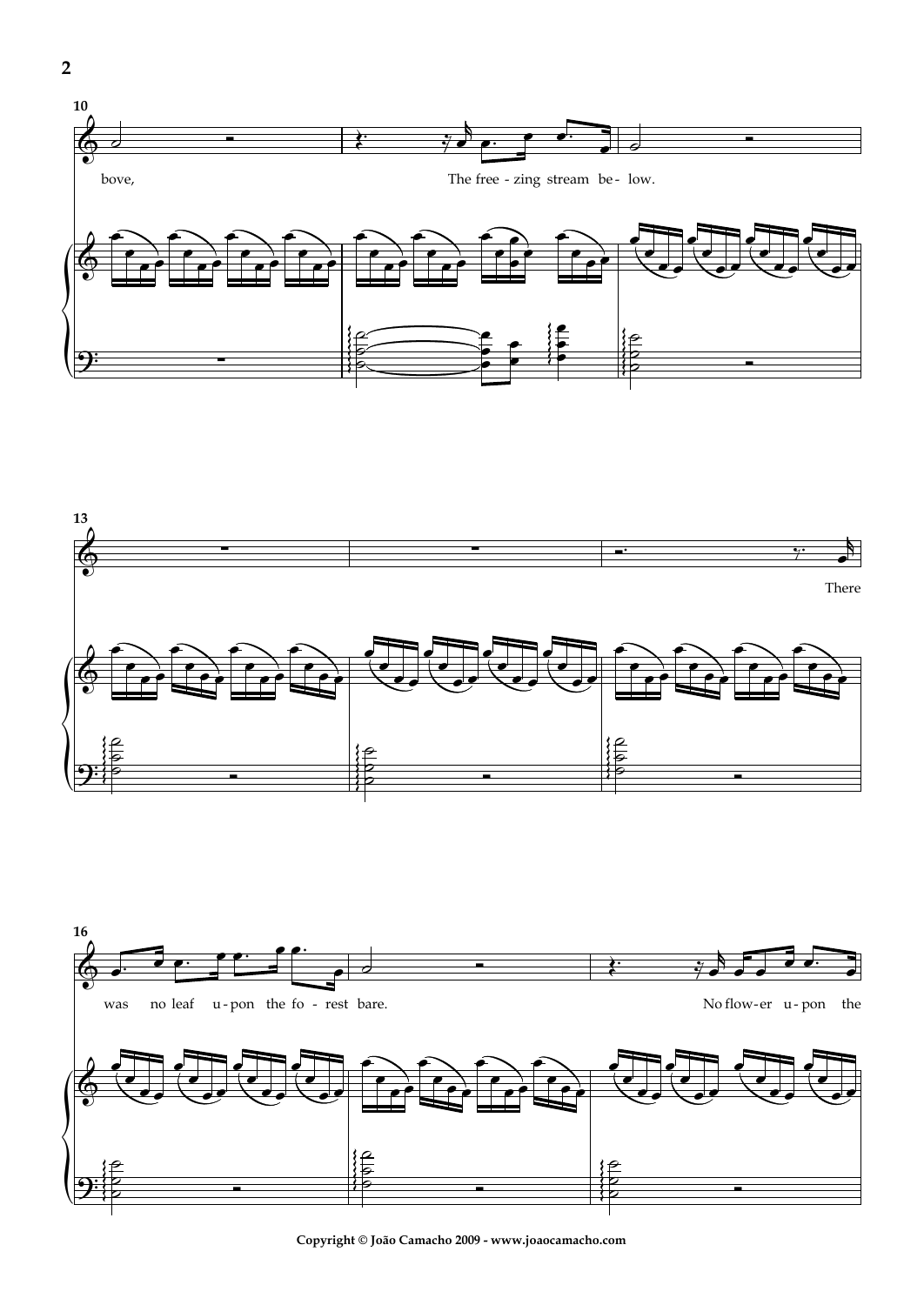







**Copyright © João Camacho 2009 - www.joaocamacho.com**